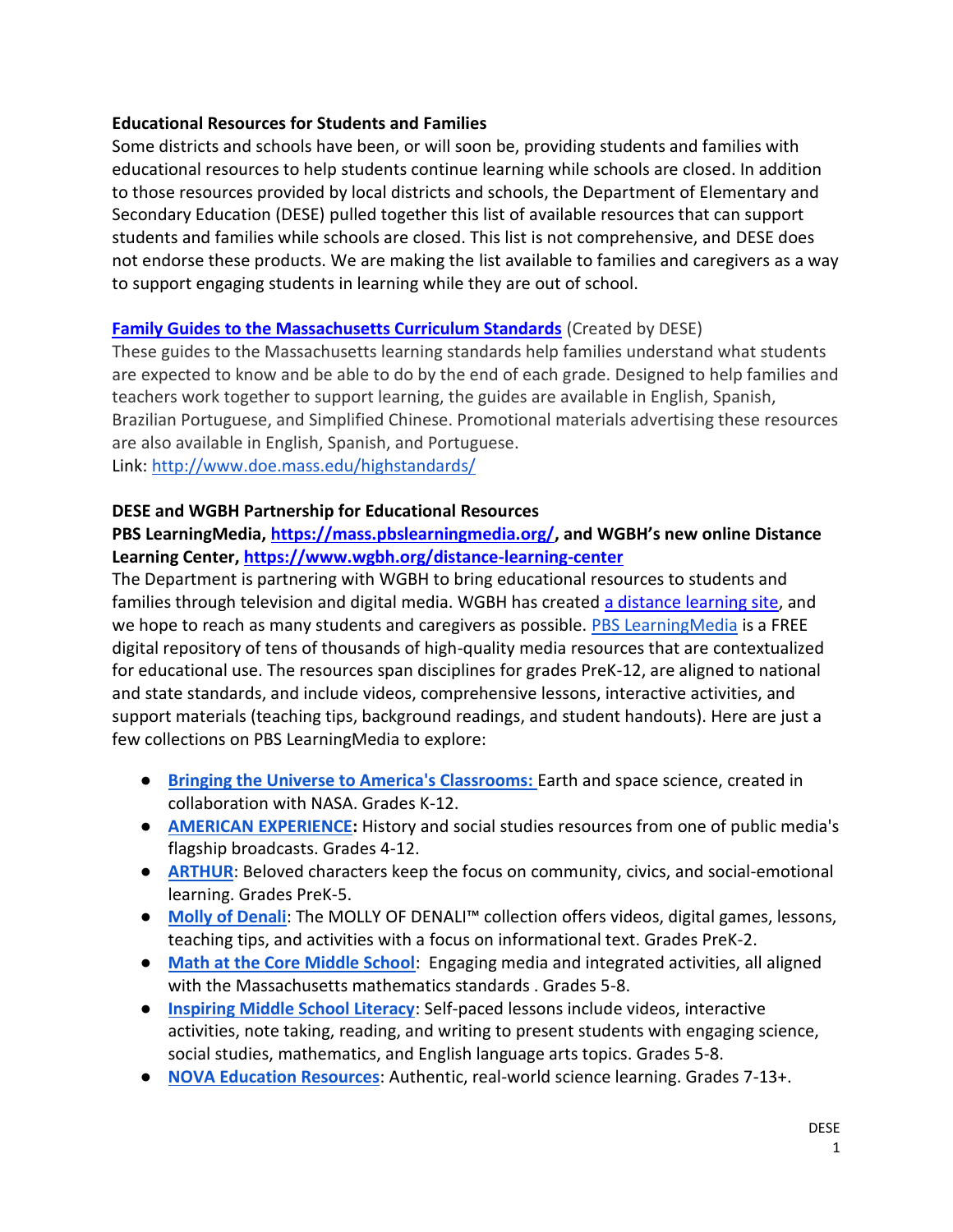## **Digital resources designed for remote learning and available free of charge:**

### **English Language Arts and Literacy**

Keep your child reading every day.

- CommonLit[, https://www.commonlit.org/en](https://www.commonlit.org/en)  A free collection of fiction and nonfiction texts for grades 3-12. Includes an annotation tool, guiding and discussion questions, translations in various languages, and texts read aloud.
- Great Minds, [https://greatminds.org/](https://greatminds.org)[: G](https://urldefense.proofpoint.com/v2/url?u=https-3A__greatminds.org_&d=DwMFaQ&c=lDF7oMaPKXpkYvev9V-fVahWL0QWnGCCAfCDz1Bns_w&r=2pOMRbJ6hO7-RCX3EwVvNy3crKk-iEkR8Y4sFuCsN14&m=ofmkPyXeI9_33QyUm3DTyNdOKhwkAhAai0-eP1E8TJc&s=MQ70hgWRasiNfxk2GBKLrtpWzZmMv9MnO6Cl04scmiE&e=)reat Minds has daily lessons in Wit & Wisdom (English language arts) available for free for students in grades K–8 . These lessons will be delivered by Great Minds' own teachers and will be viewable on any device.
- activities to build foundational reading skills. These are best for ages 4-6. ● Heggerty, [https://www.heggerty.org/download-assessments-and-resources:](https://www.heggerty.org/download-assessments-and-resources) Free
- Many local public libraries use these two apps to allow users to borrow digital books for free. Visit your local library's website and look for the section on digital resources. ● Hoopla [\(https://www.hoopladigital.com/](https://www.hoopladigital.com)) and OverDrive [\(https://www.overdrive.com](https://www.overdrive.com)/):
- read aloud and see illustrations. ● StoryLine Online, [https://www.storylineonline.net/:](https://www.storylineonline.net/) Hear quality children's literature

## **History, Social Studies, and Civics**

- including lesson plans and games for students to play digitally, content about media ● iCivics[, https://www.icivics.org/games:](https://www.icivics.org/games) iCivics offers free, engaging civics content, literacy, and Advanced Placement (AP) U.S. Government and Politics prep.
- interactive financial literacy and social and emotional learning lessons. They have a bank of free digital lessons that can be accessed b[y registering](https://platform.everfi.net/new_registration?role=teacher) as a student or a teacher. ● EVERFI, [https://everfi.com/partners/k-12-educators/financial-education/:](https://everfi.com/partners/k-12-educators/financial-education/) Offers
- Gilder Lehrman Institute of American History, [https://www.gilderlehrman.org/:](https://www.gilderlehrman.org/) This website is geared specifically at preparing AP U.S. History students virtually. It includes primary sources, essays, videos, and study guides aligned with the AP curriculum[.](https://www.ted.com/watch/ted-ed)
- [resources/games:](https://constitutioncenter.org/learn/educational-resources/games) In addition to the interactive Constitution tool, they host several ● National Constitution Center[,](file:///C:/Users/lcorrea/AppData/Local/Microsoft/Windows/INetCache/Content.Outlook/M8411WAV/) [https://constitutioncenter.org/learn/educational](https://constitutioncenter.org/learn/educational-resources/games)educational resources and games.
- Reading Like a Historian curriculum is free with registration and offers ready-to-go lessons on world and U.S. history based on primary source investigations[.](https://sheg.stanford.edu/history-lessons)  ● Stanford History Education Group, [https://sheg.stanford.edu/history-lessons:](https://sheg.stanford.edu/history-lessons) The

## **STEM [Science and Technology/Engineering, Mathematics, Digital Literacy and Computer Science]**

- [for K-5](https://code.org/educate/curriculum/elementary-school) and online courses and labs for <u>middle and high school</u> (CS Express, App Lab, Game Lab, and Web Lab). ● [Code.org:](https://code.org/) Provides learning resources that help students learn about computer science and programming on their own. Offerings include Computer Science (CS) Fundamentals
- and grades K-12 Eureka Math. These lessons will be delivered by Great Minds' own ● Great Minds, [https://greatminds.org/:](https://greatminds.org/) Free daily lessons available in grades 3–5 science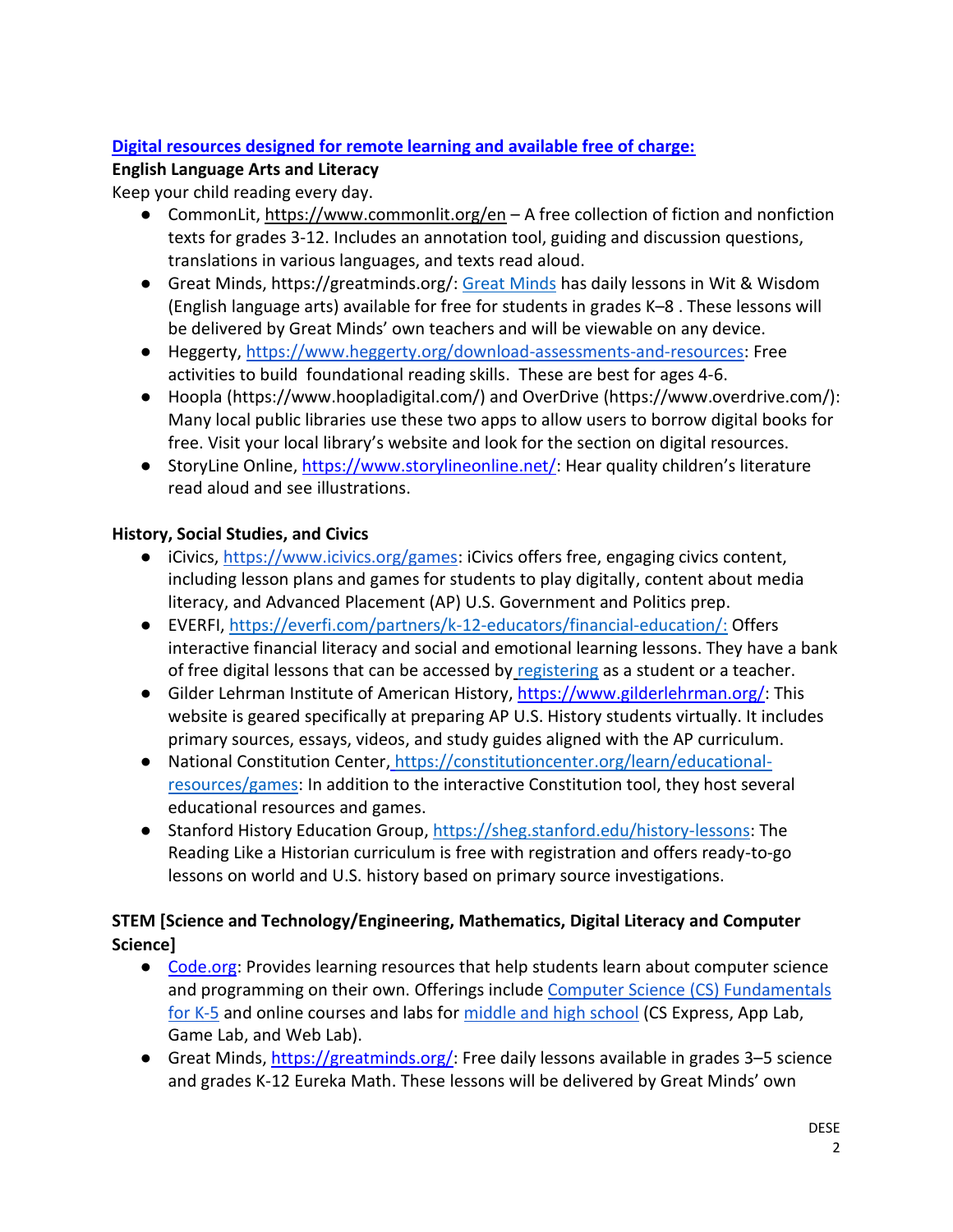teachers and will be viewable on any device. In addition, access to the full K-12 Eureka [Math program](https://urldefense.proofpoint.com/v2/url?u=https-3A__greatminds.org_math-3Futm-5Fcampaign-3DKnowledge-2520for-2520All-2520-257C-2520Coronavirus-25202020-26utm-5Fsource-3Dhs-5Femail-26utm-5Fmedium-3Demail-26utm-5Fcontent-3D84728618-26-5Fhsenc-3Dp2ANqtz-2D-5F0obpfCug8fh-5FL99YeXNI4p9GQkVAe2ZQLjXU6fSQWYqsUbp9IbcYw0G5sq1j6qBaDri53UZNoaqn5lYOGRh8AilnLhA-26-5Fhsmi-3D84728618&d=DwMFaQ&c=lDF7oMaPKXpkYvev9V-fVahWL0QWnGCCAfCDz1Bns_w&r=2pOMRbJ6hO7-RCX3EwVvNy3crKk-iEkR8Y4sFuCsN14&m=ofmkPyXeI9_33QyUm3DTyNdOKhwkAhAai0-eP1E8TJc&s=5KDUSqdLyeLWbH2mWsfzvsFOOBbifRJuckJVYAmkKm8&e=) is available for free.

- Khan Academy, [https://www.khanacademy.org/:](https://www.khanacademy.org/) Khan Academy has outlined support [for parents and educators](https://khanacademy.zendesk.com/hc/en-us/articles/360040167432-How-can-Khan-Academy-be-used-for-remote-learning-during-school-closures-) on how to use their resources during remote learning. Khan Academy is a free resource for students, teachers, and parents with a library of lessons covering kindergarten through early college math, grammar, science, history, plus AP® courses, SAT® preparation, and more. Available in 40 languages.
- that students can play with and explore to investigate scientific and mathematical models. Can be sorted bygrade level. • PhET Online Simulations, https://phet.colorado.edu/ $m/$ : A library of online simulations
- **•** [Smithsonian Science How Webcast:](file:///C:/Users/lcorrea/AppData/Local/Microsoft/Windows/INetCache/Content.Outlook/M8411WAV/Smithsonian%20Science%20How%20Webcast) These webcasts originally aired live from the National Museum of Natural History in Washington, D.C. They're great for students in grades 3-8 and are optimized for students in grades 3-5.
- ST Math, [https://www.stmath.com/coronavirus:](https://www.stmath.com/coronavirus) A web-based visual instructional program that leads to deep conceptual understanding of math. ST Math is offering parents free access through June 30 for grades K-8.
- Zearn K-5 Mathematics[: Zearn](https://urldefense.proofpoint.com/v2/url?u=https-3A__about.zearn.org_-3Futm-5Fcampaign-3Dhomepage-26utm-5Fmedium-3Dnative-26utm-5Fsource-3Dhomepage&d=DwMFaQ&c=lDF7oMaPKXpkYvev9V-fVahWL0QWnGCCAfCDz1Bns_w&r=2pOMRbJ6hO7-RCX3EwVvNy3crKk-iEkR8Y4sFuCsN14&m=ofmkPyXeI9_33QyUm3DTyNdOKhwkAhAai0-eP1E8TJc&s=FodwEnmPbAPCeZVZ8jIxlsSQOi_5FDZazlknyM8vsoo&e=) has made its entire curriculum, including 400 hours of digital lessons with on-screen teachers and supportive remediation, available for free. To access these materials, go to th[e Distance Learning Resource Center](https://urldefense.proofpoint.com/v2/url?u=https-3A__about.zearn.org_distance-2Dlearning-3Futm-5Fcampaign-3Ddistance-2Dlearning-26utm-5Fmedium-3Demail-26utm-5Fsource-3Dmailchimp-26utm-5Fcontent-3Dfoz-2Demail-26utm-5Fsource-3DZearn-2BMath-26utm-5Fcampaign-3Df26df34843-2DEMAIL-5FCAMPAIGN-5F2019-5F11-5F18-5F09-5F43-5FCOPY-5F01-26utm-5Fmedium-3Demail-26utm-5Fterm-3D0-5F28cf441e67-2Df26df34843-2D499048441&d=DwMFaQ&c=lDF7oMaPKXpkYvev9V-fVahWL0QWnGCCAfCDz1Bns_w&r=2pOMRbJ6hO7-RCX3EwVvNy3crKk-iEkR8Y4sFuCsN14&m=ofmkPyXeI9_33QyUm3DTyNdOKhwkAhAai0-eP1E8TJc&s=Yzd0xMG8Mtm7JVQnu5tQA0UF1SxE-9NTXOSonf6msDo&e=) for:
	- ○ Quick-start instructions for using Zearn Math programmatically as part of a distance learning plan
	- ○ Daily webinars for administrators, teachers, and parents to walk through quick- start instructions. Each webinar will offer 'office hours' with time for questions with the Zearn team.

# **Physical Education**

- Cosmic Kids Yoga, [https://www.youtube.com/user/CosmicKidsYoga:](https://www.youtube.com/user/CosmicKidsYoga) Provides videos on yoga, mindfulness, and relaxation.
- GoNoodle, [https://www.gonoodle.com/:](https://www.gonoodle.com/) Free movement and mindfulness videos.

# **Arts (Dance, Media Arts, Music, Theater, and Visual arts)**

- Media Arts: Pencil Madness, [http://pencilmadness.com/app:](http://pencilmadness.com/app) Students can use a dashboard of options to create a numerous layered effects similar to the concepts learned in Photoshop.
- Music: [Beepbox Music-Making On Your Home Computer:](https://beepbox.co/#8n31s0k0l00e03t2mm0a7g0fj07i0r1o3210T1v1L4uecq1d7fay0z1C3c0AcF8B7VaQ0001PffffE0000T5v1L4ua4q1d4f7y6z1C0c4h0HT-Ih9jrh900000T1v1L4u56q1d1f8y3z7C1c0A5F5B9V7Q0001PfaedE0067T2v1L4u15q0d1f8y0z1C2w0b4h400000000h4g000000014h000000004h400000000p16000000) Support your child's music learning using this free online platform. No special equipment is needed to use this online tool for sketching and sharing instrumental melodies.
- ● Visual Art: Get local! The Drawing Act Project is happening right now here in Massachusetts! Anyone can participate by submitting a drawing this spring. The full directions for the drawing lesson is **outlined in this flyer.** In addition, the Incredible Art Department's Art Teacher Toolkit, [https://www.incredibleart.org/links/toolbox.html,](https://www.incredibleart.org/links/toolbox.html) has engaging visual art lessons that can be delivered at home. Creative art activities and games are available at <u>https://www.incredibleart.org/links/artgames.html</u>.